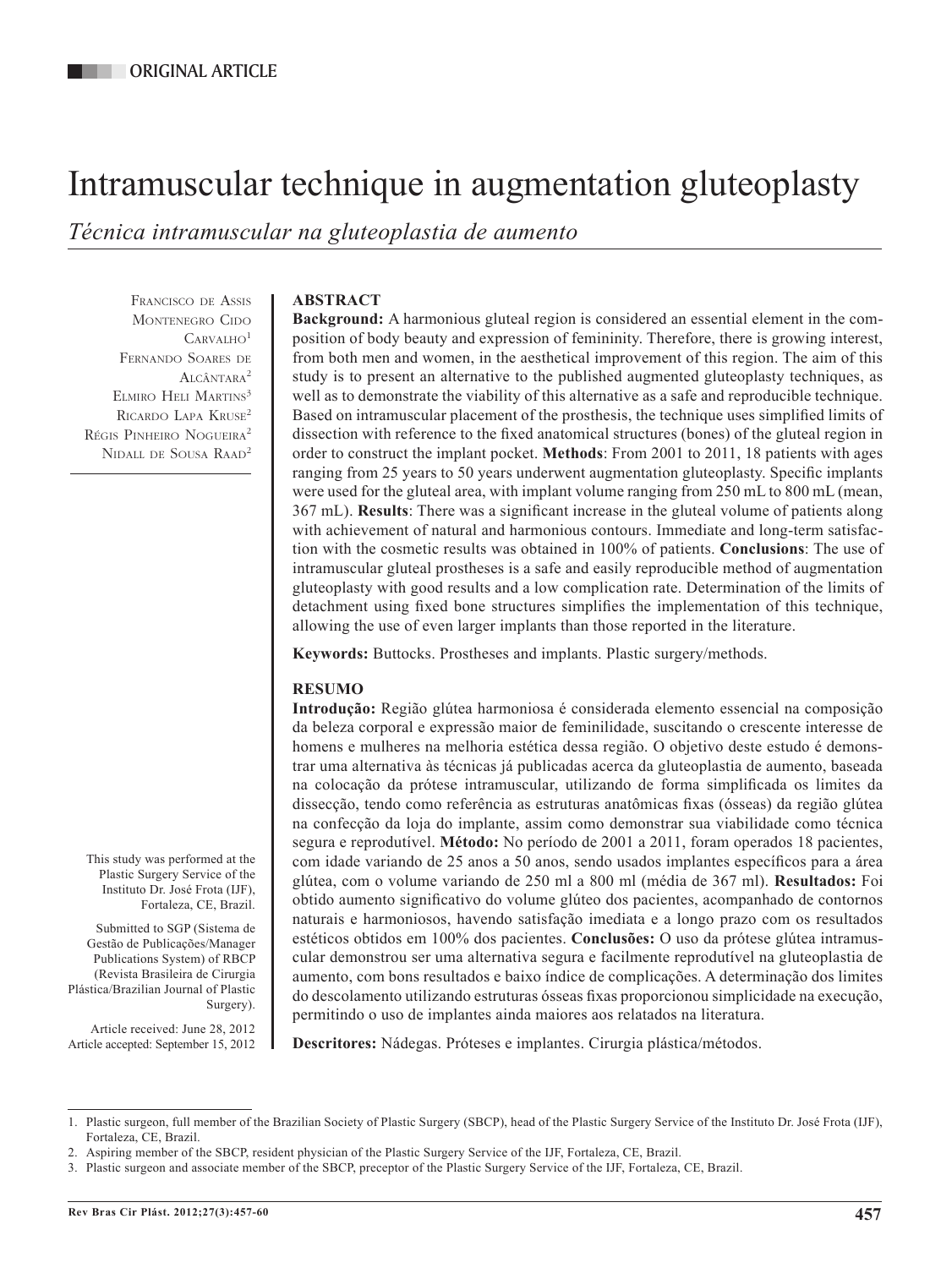### **INTRODUCTION**

The gluteal region or buttocks have long been regarded as an essential element in the composition of beauty and remain to this day the greatest expression of femininity. This has evoked a growing interest, from both men and women, in improving the aesthetics of this anatomical region.

Augmentation gluteoplasty has been performed since 1969. The original report by Bartels et al. $<sup>1</sup>$  described the</sup> use of breast implants in the buttocks. However, originally described techniques used subcutaneous prostheses and resulted in several complications such as dislocation, asymmetry, and capsular contracture<sup>2</sup>. Therefore, their use was discontinued.

In 1984, Robles et al.<sup>3</sup> presented a technique that involved the insertion of implants deep into the gluteus maximus muscle, in the sub-gluteus space, through a median sacral incision. This technique prevented many of the complications that occur with subcutaneous implants and generated new interest in augmentation gluteoplasty.

Later, Vergara and Marcos<sup>4</sup> reported the possibility of implants within the gluteus maximus muscle; however, they did not establish a method for this technique or detail the levels and limits of dissection involved.

In 2004, Gonzalez<sup>5</sup> described the XYZ procedure for placing gluteal prostheses in an intramuscular position; this procedure involved determination of 3 reference points (X, Y, and Z) and a line (G) as a guide for placement inside the gluteus maximus.

The aim of this study is to present an alternative to the reported techniques on augmentation gluteoplasty. This tech nique is based on intramuscular placement of the prosthesis using simplified limits of dissection with reference to the fixed anatomical structures (bones) of the gluteal region during creation of the implant pocket. We also demonstrate its viability as a safe and reproducible technique.

### **METHODS**

From 2001 to 2011, 18 patients underwent operation using the method described below. Patient ages ranged from 25 to 50 years (mean, 32 years), and only 2 patients were male.

In all cases, the indication for surgery was purely cosmetic correction for gluteal hypoplasia. Specific implants for the gluteal area were used. In 3 cases, we used round smooth prostheses. In 6 cases, textured oval prostheses were used, and Quartzo® prostheses (high profile oval models) were implanted in the 9 remaining cases. The volume of the implants ranged from 250 to 800 mL (mean, 367 mL).

Initially, the patient was marked preoperatively in 2 positions. In an orthostatic position, the upper limit of the intergluteal fold was marked with a small transverse line, indicating the start of the skin incision. Then, with the patient seated, a crossbar was drawn on each buttock at the ischial tuberosity, corresponding to where the patient supported his/ her weight and representing the lower limit of intramuscular detachment (Figure 1).

Next, the patient was positioned on the operating table in the prone position, with protective cushions under the hips and ankles, and skin preparation and placing of fields was performed.

The surgery began with a narrow spindle-shaped skin incision (6 cm long and 0.5 cm wide on average), strictly respecting the patient's intergluteal groove and with reference to the skin markings performed preoperatively. This was followed by de-epithelization of this zone in order to construct a central dermal island with preservation of the sacrocutaneous ligament, an element of fundamental importance to the reconstruction of the intergluteal fold. The incision was deepened with a slight lateral tilt, until the gluteal fascia was reached. Surgery continued with detachment in the subcutaneous tissue by imagining a semicircle originating in the midline with a radius of approximately 8 cm, in order to allow proper exposure of the gluteus maximus and its fascia. Then, starting from a point 2–3 cm lateral to the sacral edge, the gluteal fascia was incised with a 6-cm long cut in the direction of the muscle fibers, and the intramuscular plane was bluntly dissected with Duval forceps to approximately 3 cm deep (using the length of the distal phalanx of the index finger as a reference) in order to begin creation of the implant pocket. Subsequently, a hard triangular detacher was introduced in a lateral direction proximal to the femoral trochanter, which was the lateral limit of the implant pocket. Mid-cranial detachment was then performed proximally towards the iliac crest at a point approximately 6 cm lateral to the posterior superior iliac spine and caudal to the level of the uppermost portion of the ischial tuberosity, represented by the transverse skin markings performed preoperatively, in order to create an implant pocket of the size necessary to accommodate the implant (Figure 2).



*Figure 1 – Marking of the upper skin incision and lower intramuscular detachment boundaries.*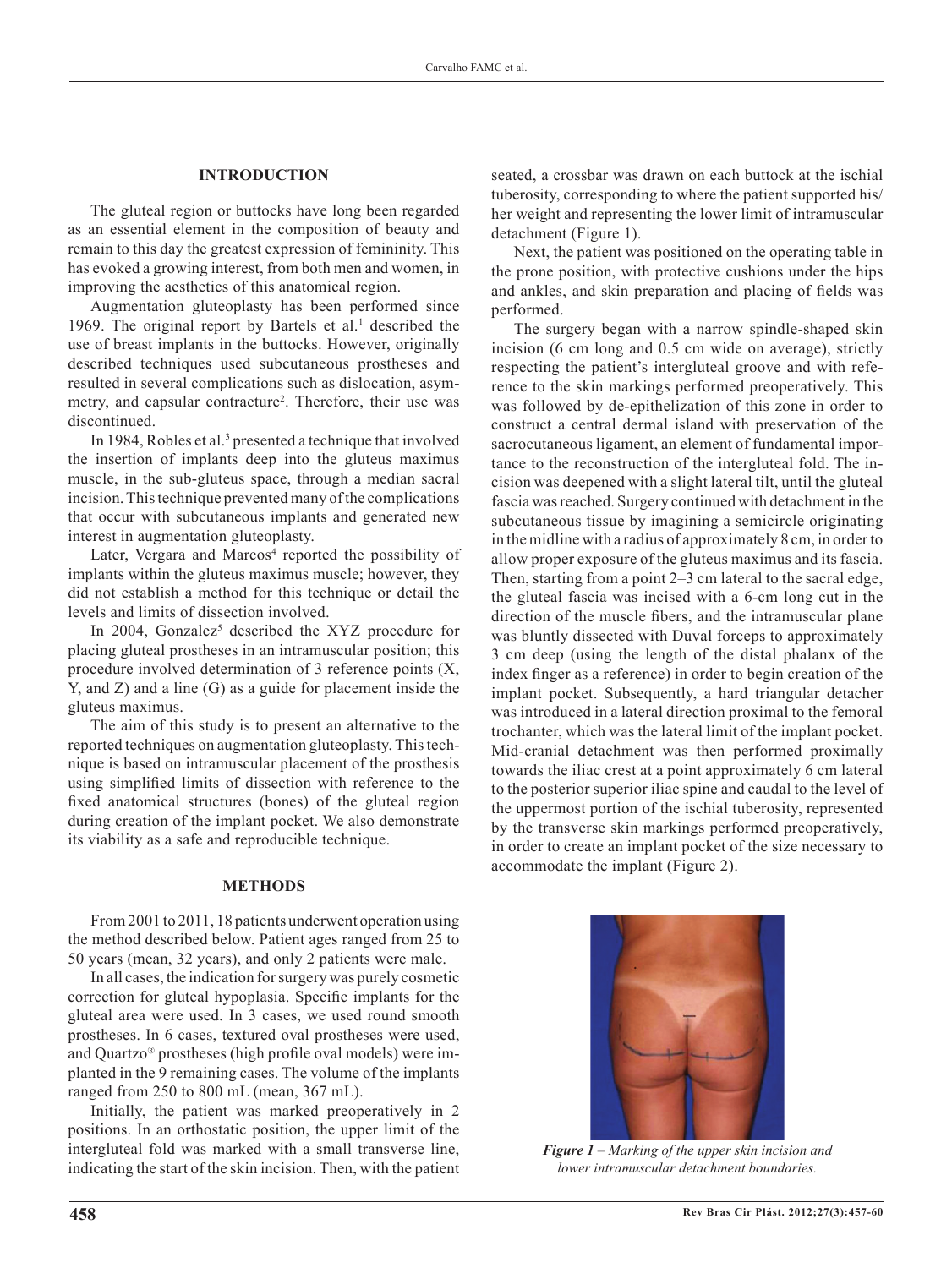Importantly, care was taken to maintain uniform thickness of the muscle cover during all steps of detachment, as well as to respect the limits of the muscle itself, in order to avoid muscle tear and subsequent displacement of the prosthesis.

After review of hemostasis in the implant pocket using a Doyen retractor, tests were conducted using test prosthesis, followed by the inclusion of a prosthesis of the chosen size. The same steps were then reproduced on the contralateral side.

Sequential plane closure was performed with 3-0 nylon for interrupted simple stitches to the fascia and muscle, 3-0 vicryl for Baroudi<sup>6</sup> sutures, and 4-0 monocryl for reverse sutures in the dermal plane.

Closed Portovac no. 4.8 drains were used in selected cases, depending on the occurrence of major intraoperative bleeding. The patient was instructed to switch position regularly during the first 5 postoperative days.

#### **RESULTS**

A significant increase was obtained in the buttock volume of patients, accompanied by natural and harmonious contours. Immediate and long-term satisfaction with the cosmetic results was achieved in 100% of patients (Figures 3 to 5).

It was not necessary to perform post-surgery complementary procedures such as fat grafting of sciatic skin depression or inferior dermotuberal gluteal lifting for any patient.

The postoperative recovery of all patients was uneventful with no complaints.

Among postoperative complications, 1 patient had a minor wound hematoma and 3 had minor seroma, which drained spontaneously under local care. Eight patients had wound dehiscence, which healed by second intention without intervention.



*Figure 2 – Schematic diagram showing the fixed bone structures used for delimitation of intramuscular detachment (blue dots), namely: the lateral border of the femoral trochanter, the upper border of the ischial tuberosity, and the lower border of the iliac crest 6 cm lateral to the posterior superior iliac spine. Red circle: area of subcutaneous detachment for muscle exposure. Blue line: orientation of incision in the fascia for the creation of the implant pocket.*

#### **DISCUSSION**

In the past, the use of prostheses in the subcutaneous plane has showed high rates of complications such as capsular contracture, asymmetry, fibrosis, extrusions, inferior migration of implants, and visible and palpable prostheses; these complications relegated this technique to a historical curiosity<sup>2,7,8</sup>. Additionally, the space between the gluteus maximus and medius originally described by Robles<sup>3</sup> for use in the submuscular technique is somewhat limited. The pyramidal muscle cannot be surpassed in a caudal direction because of the potential compressive effect of the implant on the sciatic nerve exposed in the intergluteal space below this muscle. This results in the implant position being too high, with insufficient padding of the lower poles (double bubble sign) and evident damage to the aesthetic outcome.



*Figure 3 – Thirty-two-year-old patient with implantation of smooth round 350-mL prostheses. In A and C, preoperative appearance. In B and D, postoperative appearance.*



*Figure 4 – Twenty-six-year-old patient with implantation of oval 350-mL Quartzo® prostheses. In A and C, preoperative appearance. In B and D, postoperative appearance.*



*Figure 5 – Thirty-four-year-old patient with implantation of oval 350-mL Quartzo® prostheses. In A and C, preoperative appearance. In B and D, postoperative appearance.*